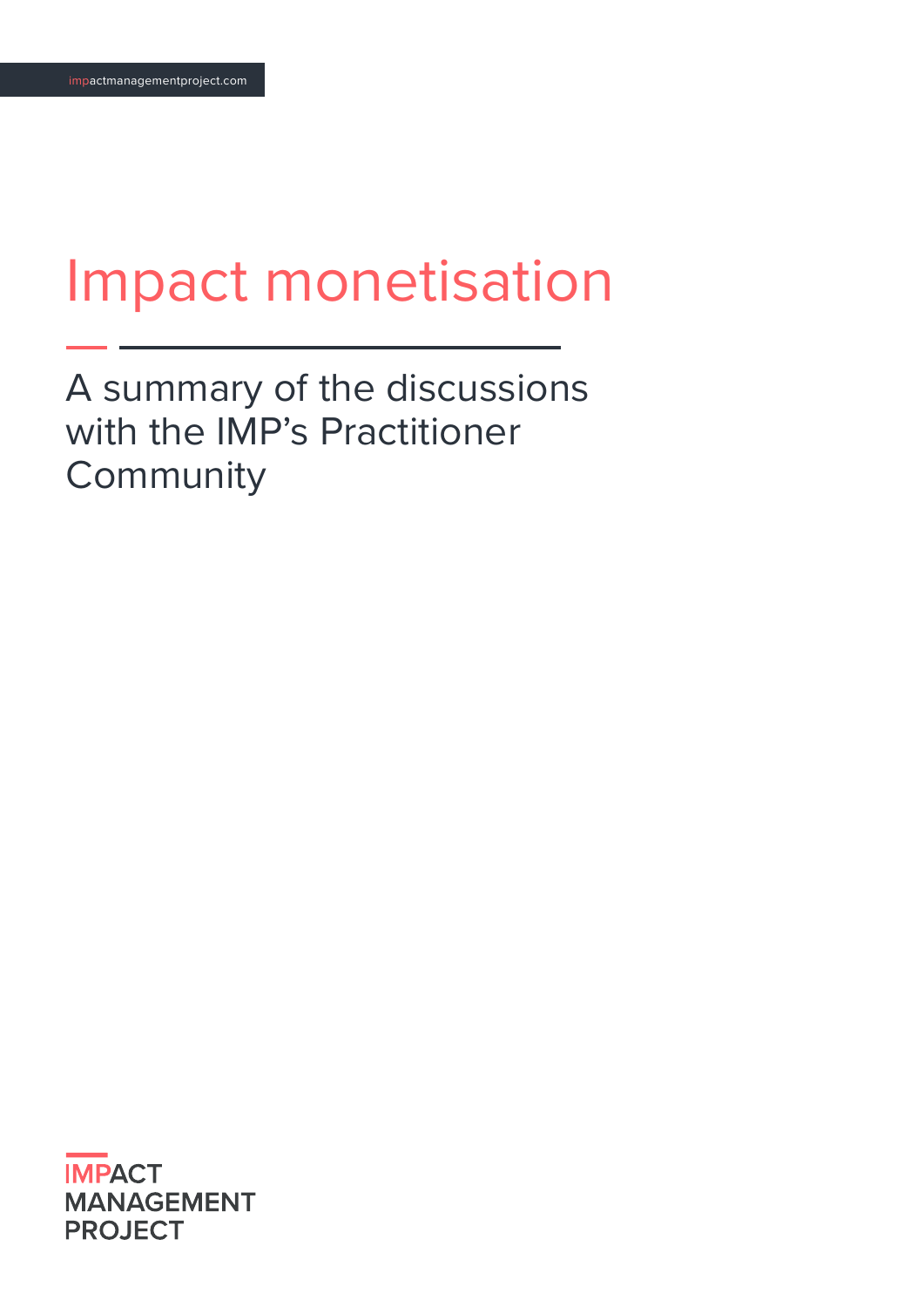### **Contents**

- [p.1](#page-2-0) Purpose
- [p.2](#page-3-0) What is impact monetisation?
- [p.3](#page-4-0) Why does impact monetisation matter?
- [p.5](#page-6-0) What are the challenges of impact monetisation?
- [p.7](#page-8-0) How can practitioners implement impact monetisation well?
- [p.9](#page-10-0) Conclusion

#### **About this paper**

The discussions that formed the basis of this paper have been captured by the author, Sara Olsen, in collaboration with the IMP team. It was published in July 2020.

For any questions with regards to the discussions around impact monetisation, please contact [team@impactmanagementproject.com](mailto:team%40impactmanagementproject.com?subject=)

#### **About the Impact Management Project**

The Impact Management Project (IMP) is a forum for organisations to build consensus on how to measure, compare and report impacts on environmental and social issues.

We convene a Practitioner Community of over 2,000 organisations to debate and find consensus (norms) on impact management techniques.

 $\parallel$  and reporting. Impact monetisation summary paper impact monetisation summary paper impact  $\parallel$ We also facilitate the IMP Structured Network – an unprecedented collaboration of organisations that, through their specific and complementary expertise, are coordinating efforts to provide complete standards for impact measurement, management and reporting.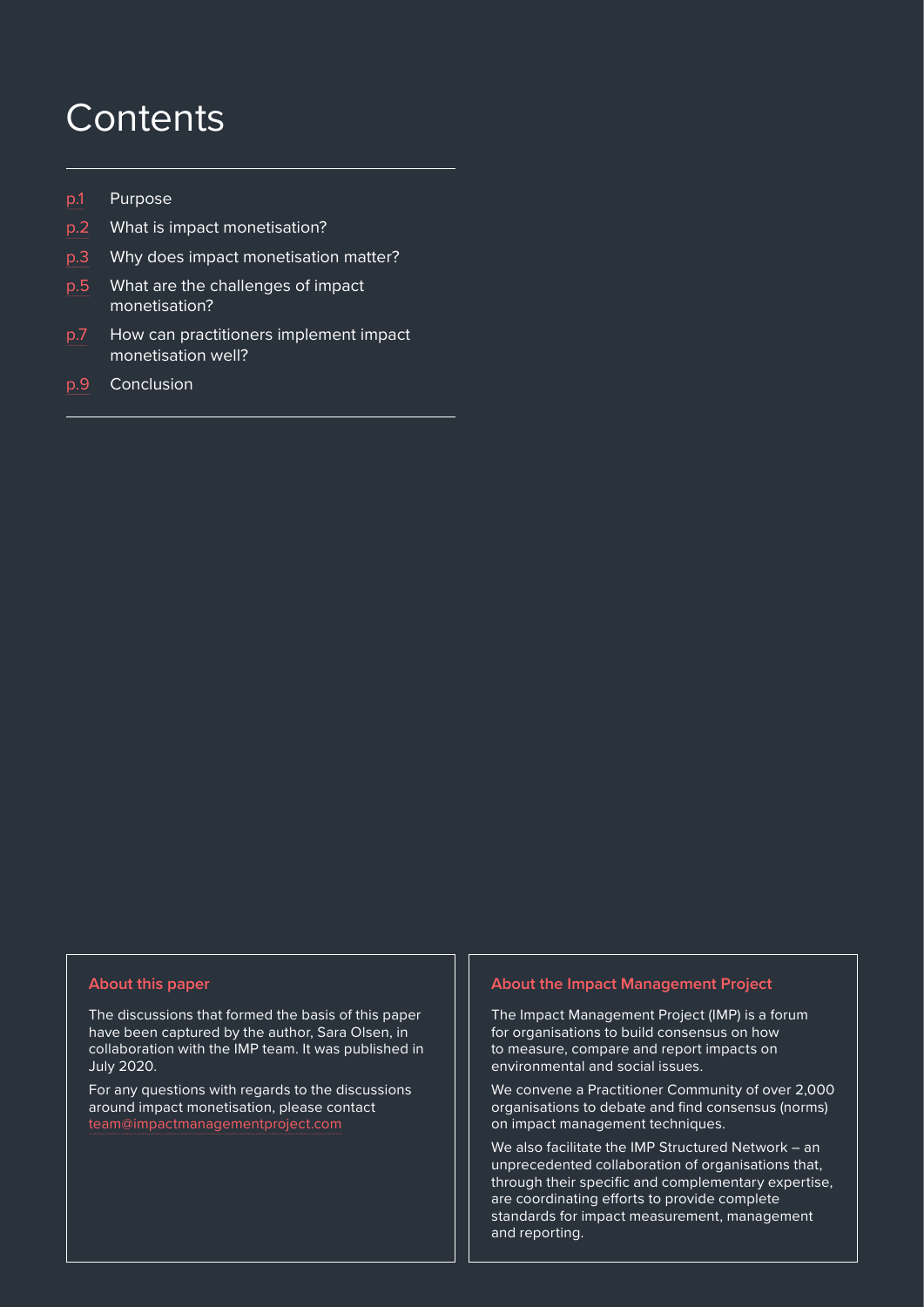<span id="page-2-0"></span>

| $\bullet \qquad \bullet \qquad \bullet$                |  |
|--------------------------------------------------------|--|
| $\bullet \qquad \bullet \qquad \bullet$                |  |
| $\bullet \qquad \bullet \qquad \bullet$                |  |
| $\bullet \qquad \bullet \qquad \bullet$                |  |
| $\bullet \qquad \bullet \qquad \bullet$                |  |
| $\bullet \qquad \bullet \qquad \bullet$                |  |
| $\bullet \qquad \bullet \qquad \bullet$                |  |
| $\bullet \qquad \bullet \qquad \bullet \qquad \bullet$ |  |

### Purpose

In 2019, the Impact Management Project (IMP) launched [Managing Impact,](https://idealab.hbr.org/groups/managing-impact/) an online forum for the [IMP Practitioner Community](https://impactmanagementproject.com/impact-management/practitioner-community/) to discuss and debate technical topics related to impact measurement and management. Now, Managing Impact has over 330 members, and more than 100 thoughtful posts from individuals wanting to advance the thinking around complex issues.<sup>1</sup>

[Impact monetisation](https://idealab.hbr.org/groups/managing-impact/forum/topic/impact-monetization-1-introduction/) kicked off the first of three topics on impact valuation – the subsequent discussions covered [impact ratings](https://idealab.hbr.org/groups/managing-impact/forum/topic/impact-ratings-quantified-but-not-monetized/) and [standardisation in impact](https://idealab.hbr.org/groups/managing-impact/forum/topic/what-can-and-cant-be-standardized-in-impact-management/)  [management](https://idealab.hbr.org/groups/managing-impact/forum/topic/what-can-and-cant-be-standardized-in-impact-management/).

Each discussion runs on Managing Impact for up to six weeks before members of the Practitioner Community convene via "huddles," or webinars that gather participants to share their views in a live setting. These allow for a deeper dive into the more complex issues surrounding the topic, before the insights from both the forum and huddles are synthesised into a discussion document.

The purpose of this paper – and the other discussion documents – is to shed light on the richness of the discussions to anyone who was unable to participate, whilst offering points for reflection to those who were. They are designed to help clarify the issues involved in each topic, rather than to provide definitive conclusions regarding particular issues.

This paper is structured according to the questions that were put forward to huddle participants:

- **1. What is impact monetisation?** The definition of impact monetisation, how it is used and who uses it
- **2. Why does impact monetisation matter?**  The questions impact monetisation helps users to answer
- **3. What are the challenges of impact monetisation?** What should be considered when trying to integrate impact monetisation and financial valuation
- **4. How can practitioners implement impact monetisation well?** Five suggested norms for quality impact monetisation

Each section provides a brief overview of the main points of the discussion and, where relevant, includes quotes from commenters on Managing Impact and participants in the huddles. Quotes from Managing Impact are attributed to the person that posted them, since those comments are publicly available; quotes from the huddles are anonymised given that these sessions were held under Chatham House Rules.

<sup>1</sup> Conversations on Managing Impact are ongoing – see the back page of this document for instructions covering how to sign up and participate.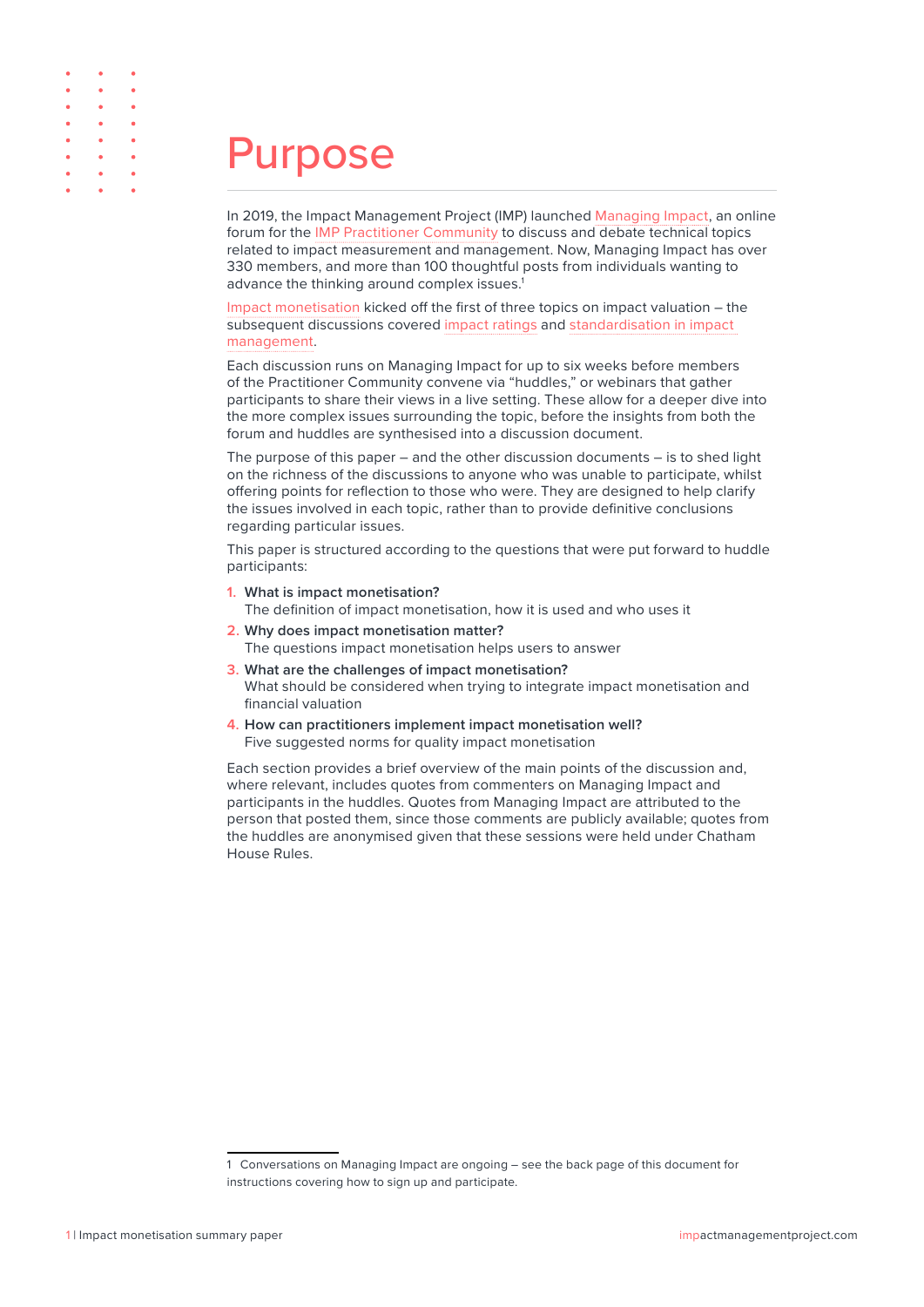<span id="page-3-0"></span>

| $\bullet \qquad \bullet \qquad \bullet$                                                               |   |
|-------------------------------------------------------------------------------------------------------|---|
| $\bullet \qquad \bullet \qquad \bullet$                                                               |   |
| $\bullet \qquad \bullet \qquad \bullet$                                                               |   |
| $\bullet \qquad \bullet \qquad \bullet$                                                               |   |
| $\begin{array}{cccccccccccccc} \bullet & \bullet & \bullet & \bullet & \bullet & \bullet \end{array}$ |   |
| $\bullet \qquad \bullet \qquad \bullet$                                                               |   |
| $\bullet \qquad \bullet \qquad \bullet$                                                               | ٠ |
| $\bullet \qquad \bullet \qquad \bullet$                                                               |   |
|                                                                                                       |   |

## What is impact monetisation?

Impact valuation refers to the process of estimating the relative worth, or usefulness, of social, environmental or economic impacts to people. Impact valuation is useful for enterprises and investors in choosing among prospective projects or investments, in setting targets for impact performance, and in monitoring, measuring, and communicating impact performance of past projects or investments. Impact valuation can be qualitative; monetised (i.e., assign a monetary value to impact); or quantitative but not monetised (e.g., impact ratings).<sup>2</sup>

Impact valuation is not the practice of finding a way to "cash in" on social or environmental impact. (In business and investment, the phrase monetisation can mean finding a way to generate revenue from an asset).

Impact monetisation isn't a new idea; people have been working on it in the private sector context for more than two decades, and much longer in development finance and other contexts. But in the past few years, interest in the approach has grown as mainstream investors re-orient their thinking to include impact alongside financial returns.

Advocates of impact monetisation propose that by translating impact into a comparable value, it becomes possible for analysts to incorporate impact considerations that would otherwise be ignored into everyday business and investment decisions (hopefully tempering the scourge of short-termism). Ideally, the monetised value of impact reflects the importance that stakeholders place on the impact they experience.

Examples of current proponents of monetisation techniques include:

- PwC's [Total Impact Measurement and Management Framework](http://www.pwc.com/timm)
- Y Analytics, ["Monetizing Impact](https://yanalytics.org/research-insights/monetizing-impact)"
- The [Capitals Coalition](https://naturalcapitalcoalition.org/the-future-of-capitals-introducing-the-capitals-coalition/)
- The [Value Balancing Alliance](https://www.value-balancing.com/)
- The [Impact Weighted Accounts Initiative](https://www.hbs.edu/impact-weighted-accounts/Pages/default.aspx)
- Social Value International's [Standards and Guidance](https://socialvalueint.org/social-value/standards-and-guidance/)

<sup>2</sup> This definition of impact valuation is taken from the Capitals Coalition. Other terminology is used throughout this paper, including:

**Impact**, which is defined as "a change in [social, environmental or economic] outcome caused by an organisation, [either partially or wholly]. An impact can be positive or negative, intended or unintended" (IMP Structured Network definition based on existing definitions); and

**Outcome**, which is defined as "the result of an action or event which is an aspect of social, environmental or economic well-being" (IMP Structured Network working definition, based on the OECD).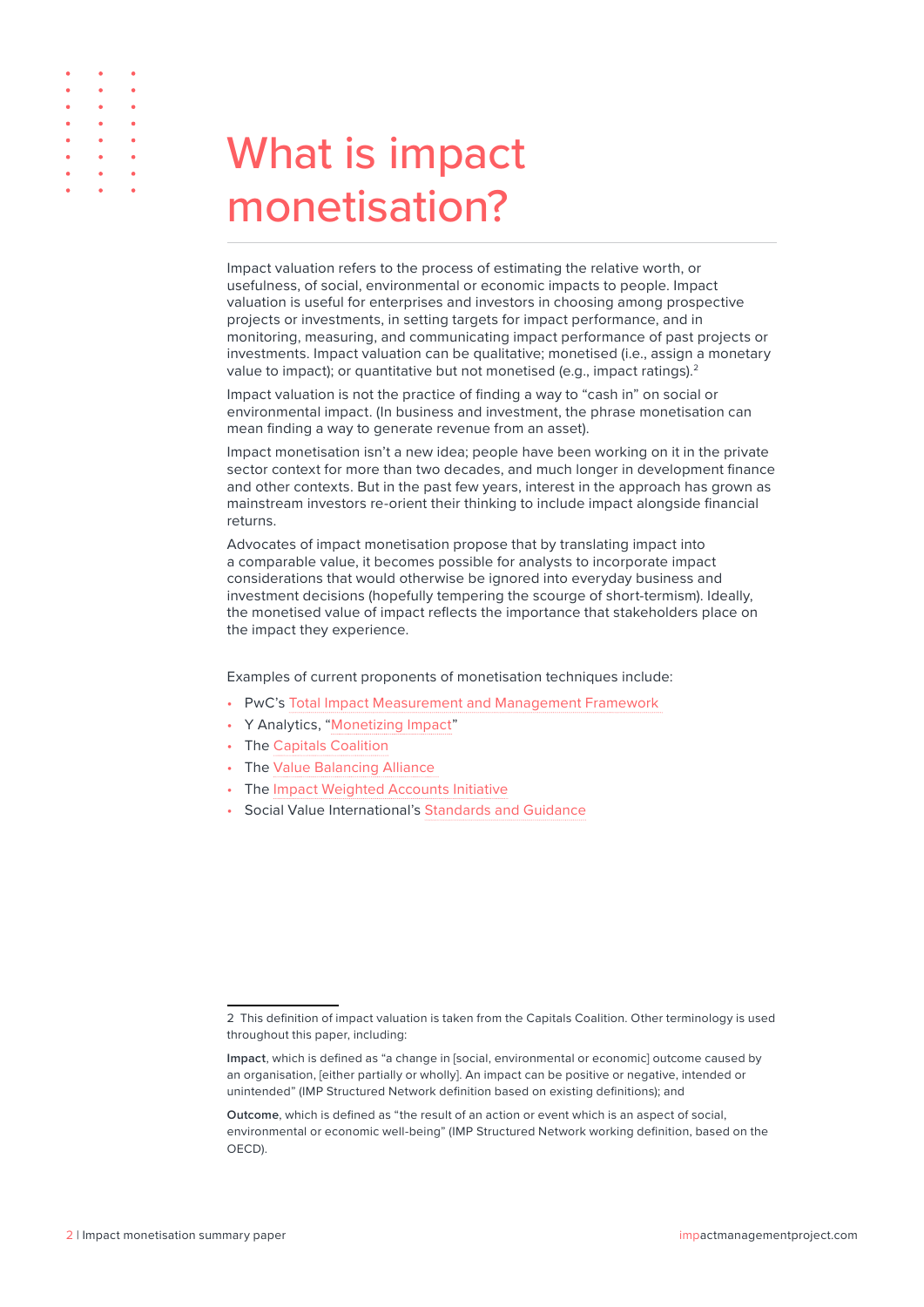### Why does impact monetisation matter?

Participants in the online conversations identified the following potential benefits of impact monetisation:

#### **• Stakeholder voice:**

*"We often say "value is in the eye of the beholder". This brings me to [a] key principle of social value: "Involve stakeholders". When we make our valuations explicit, it is essential that those experiencing the outcome are involved in the process of valuation."* - Ben Carpenter

#### **• Transparency:**

*"Monetization is not without its challenges. It can be prone to false precision. But it also gives us tools to express our uncertainty clearly. As noted in some of the other posts, other challenges include discounting future impacts or comparing across different sectors or geographies. But monetization does not create these issues. It can, however, make them explicit and transparent. In doing so, it supports better decisions about impact, which is what we are all aiming for."*  - Greg Fischer

*"Decision makers are used to dealing with uncertainty – so let's make this uncertainty transparent (e.g. using ranges rather than precise figures). Let's understand the precision required for the decision."*  - Tom Beagent

#### **• Accessibility to managers and investors:**

*"…monetizing social and environmental impacts can harness all the tools of modern portfolio management and capital budgeting. I'll leave it to the cognitive scientists to explain why putting a dollar sign in front of a value seems so effective, but it is. If we in the impact community can deliver measures of impact in a form that makes sense to the larger investor and business world, they can then readily apply the tools of their trades. This is what we want: for deeply experienced investors, managers and entrepreneurs to bring to impact the same skills they have honed focusing on financial returns."*

- Greg Fischer

 *"The step to understanding contribution and monetization not only digs into a deeper understanding of causal relationships and stakeholder recognition, but also provides a context and understanding of impact to a broader group of stakeholders, an understanding that might otherwise be reserved for rigorous research circles."* 

- Will Nielsen

#### **• Comparability of performance data:**

*"The comparability [monetisation] brings across indicators is a breakthrough. The fact that it necessarily quantifies what previously seemed unquantifiable elevated from niche conversations to richer conversations at the leadership level… Monetized impact valuation results are intuitively understood within business. The comparability benefit offered by impact valuation is far-reaching as it allows to provide a consistent view across businesses and across CSR-type interventions."*

- Sonja Haut

"[Monetisation] supports better decisions about impact, which is what we are all aiming for."

<span id="page-4-0"></span> $\ddot{\phantom{0}}$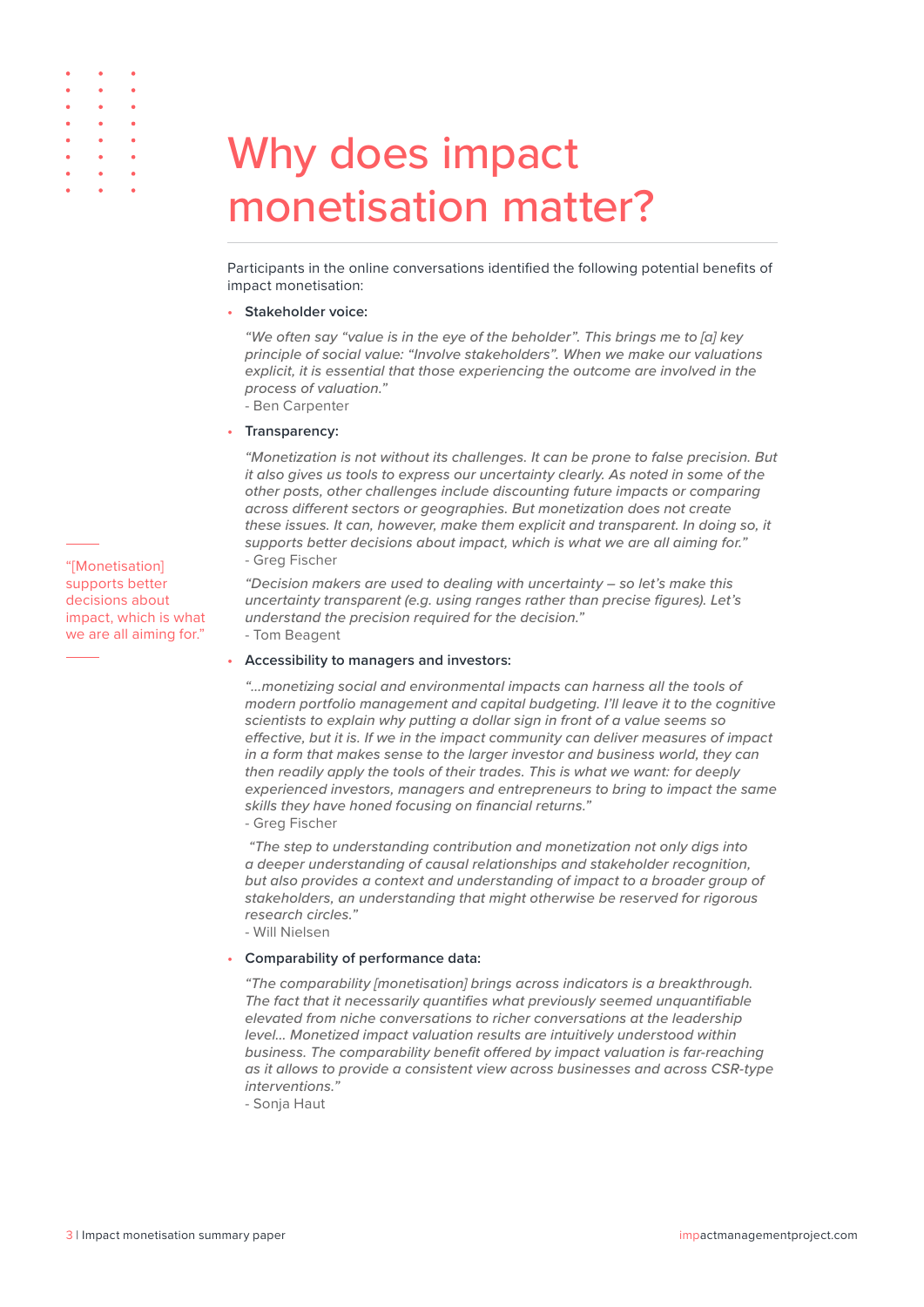| $\bullet \qquad \bullet \qquad \bullet$                                                        |                                                   |  |
|------------------------------------------------------------------------------------------------|---------------------------------------------------|--|
| $\bullet \qquad \bullet \qquad \bullet$                                                        |                                                   |  |
| $\begin{array}{ccccccccccccc} \bullet & & & \bullet & & & \bullet & & & \bullet \end{array}$   |                                                   |  |
| $\begin{array}{ccccccccccccc} \bullet & & & & \bullet & & & \bullet & & & \bullet \end{array}$ |                                                   |  |
| $\begin{array}{ccccccccccccc} \bullet & & & \bullet & & & \bullet & & & \bullet \end{array}$   |                                                   |  |
| $\bullet \qquad \bullet \qquad \bullet$                                                        |                                                   |  |
| $\bullet \qquad \bullet \qquad \bullet$                                                        | ٠                                                 |  |
|                                                                                                | $\bullet$ $\bullet$ $\bullet$ $\bullet$ $\bullet$ |  |

*"…monetization provides a common language that enables conversations between not only the finance and impact communities but also within the impact community itself."* 

- Greg Fischer

#### **• Potential for increased positive impact via better decisions:**

*"Because we want to maximize impact, we need a universal metric with which to compare potential investments."* 

- Ken Chomitz

 *"If impact is transparent in a way everyone understands and enables comparison, investment will flow to ventures with the best outcomes for society and businesses will make decisions which benefit society as well as their investors."* 

- Tom Beagent

*"As business, we have the duty to contribute to the challenges of today's and tomorrow's society. In a radically changing business environment (e.g. climate change, income inequalities, digitalization), this requires to re-think how we are evaluating business performance. We need to transform from maximizing profits to optimizing the total value we create. In other words: From a shareholder value to a system value approach, taking natural, human, social and financial capital along the value chain into account. And impact valuation in monetary terms provides the foundation to go beyond just reporting."* 

- Christian Heller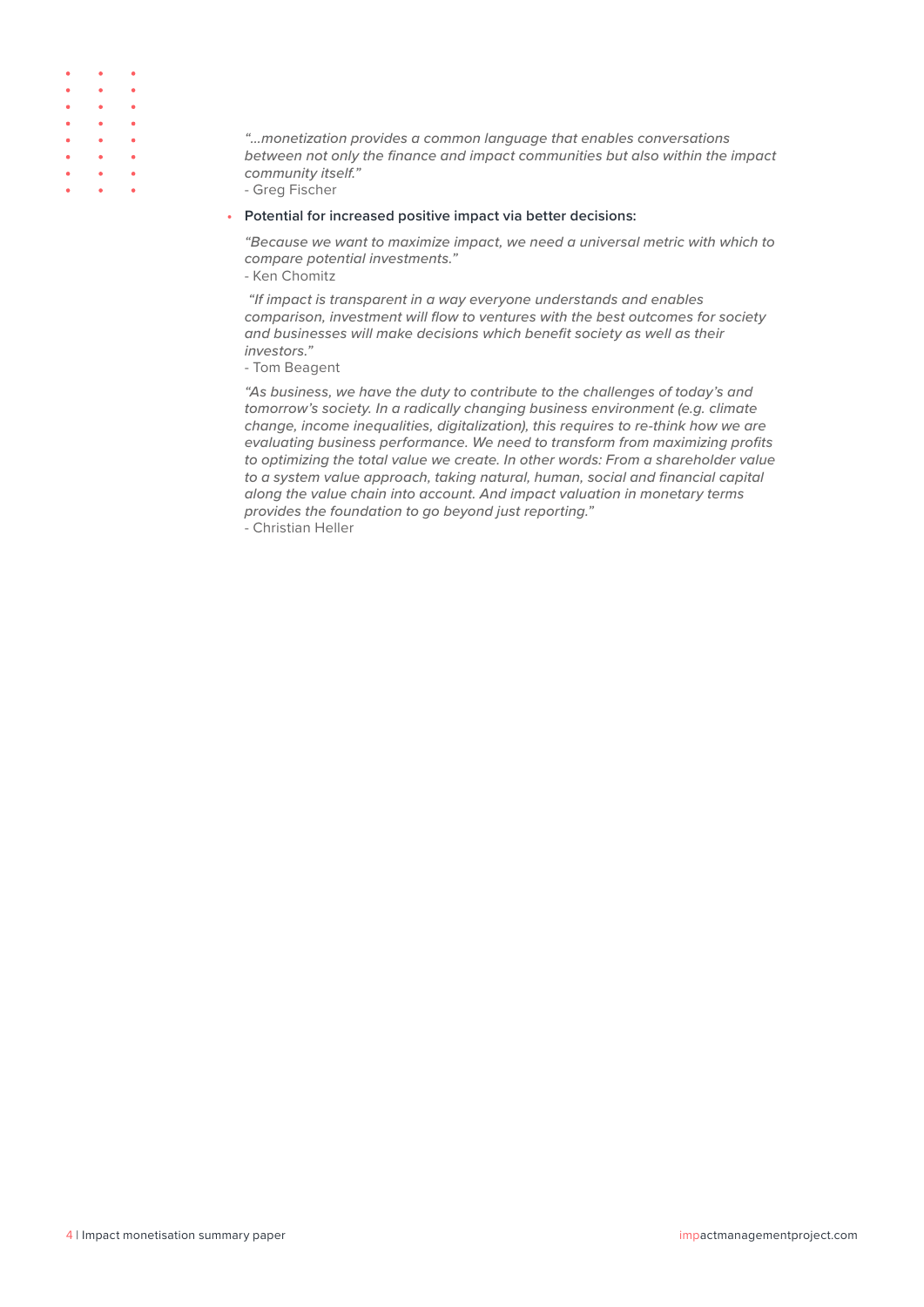<span id="page-6-0"></span>

## What are the challenges of impact monetisation?

When put into practice, however, impact monetisation poses a number of challenges. There is not yet a generally-accepted methodology applicable in all contexts. Existing approaches vary in their scope, whether they monetise outputs or outcomes, whether contribution is taken into account, and what sorts of financial proxies are used. Many approaches also fail to incorporate the voice of the stakeholders who are experiencing the impact, which participants in the discussions felt was critical.

The result is potentially inaccurate or misleading impact valuations that lead to unanticipated harm:

*"…negative impacts can be justified with positive impacts. Companies who have problems with negative impacts are particularly compelled to use impact valuation to justify their existence e.g. tobacco companies might justify the negative impact of their products by pointing to the positive impacts they are creating in other spaces e.g. through philanthropic initiatives."*  - Huddle participant

*"I don't think monetization does anything that quantification can't, but raises difficult and uncomfortable questions by trying to put the numerator and denominator in the same unit and allowing a sense of comparability across divergent impact themes and across funds that may actually not be realistic."*  - Brian Trelstad

*"I think there are three broad reasons as to why monetization is not mainstream: 1) there are only weak incentives for different actors to do so; 2) money is not a good indicator of certain impacts that people care about (such as equality, fairness, well-being…); and 3) technical and data challenges often lead to a high degree of uncertainty and threaten credibility. These are inter-related and reinforce each other, so I think those who want to promote monetization will have a hard time."* 

- David Pritchard

*"The biggest challenge to impact monetization is the lack of an agreed outcome framework (i.e. well-being). In the absence of this, outcomes are plentiful, as are different ways to value them. The end result is a competition between one monetization methodology versus another. When this occurs, we forget that the point of this exercise is to evolve HOW we think about value, i.e. to broaden our consideration of the nature of returns (footnote Jed Emerson) to one that values social and environmental returns alongside financial."* 

- Stephanie Robertson

*"As we move forward in the monetisation process, we do not want to fall foul of the same shortcomings of other economic theory which leaves things out such as "externalities"."*

- Huddle participant

*"Monetisation will risk decision-making becoming biased. Several biases come to mind: 1. A bias in favour of things that are easy to monetise. Monetisation in the health sector has a very specific market price, but what about more complex issues such as biodiversity? 2. Bias towards things with an alternative higher cost which are not necessarily more important. i.e. saving lives for people with insurance compared to those that don't have it. 3. Bias against innovation. Using or trying to integrate risk factors into an integrated one-dimensional monetised version can risk innovation."* 

- Huddle participant

can be justified with positive impacts. Companies who have problems with negative impacts are particularly compelled to use impact valuation to justify their existence."

"...negative impacts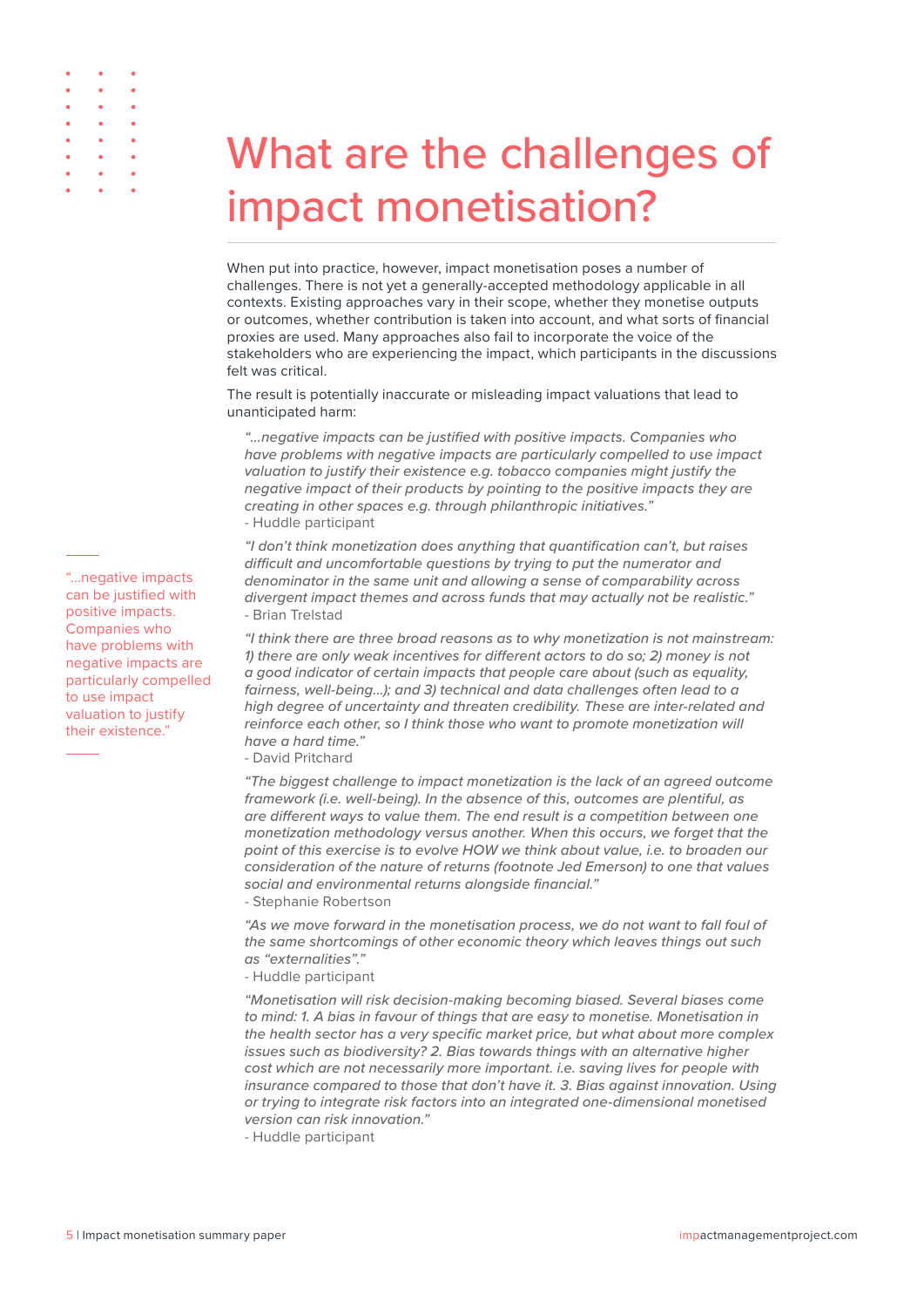| $\bullet \qquad \bullet \qquad \bullet$ |                                  |   |
|-----------------------------------------|----------------------------------|---|
| $\bullet$ $\bullet$ $\bullet$           |                                  | ٠ |
| $\bullet \qquad \bullet \qquad \bullet$ |                                  |   |
| $\bullet \qquad \bullet \qquad \bullet$ |                                  | ٠ |
| $\bullet \qquad \bullet \qquad \bullet$ |                                  |   |
| $\bullet$ . The set of $\bullet$        | $\bullet$ . The set of $\bullet$ | ۰ |
| $\bullet \qquad \bullet \qquad \bullet$ |                                  | ۰ |
| $\bullet \qquad \bullet \qquad \bullet$ |                                  | ٠ |

While participants emphasised the important of deriving monetary values of impact from stakeholders' own views of how important the impact they experience is, they recognise that this best practice is always followed. They noted that the monetised value itself does not take into account a number of other important contextual data-points, such as the perceived necessity of the outcome by the stakeholders reached.

Lastly, it is important to emphasise that the reader of an impact valuation report will ultimately apply their own personal priorities (values) to the reported monetised impact, and will thus be doing their own impact valuation on top of the one disclosed. As such, impact monetisation is not an estimate of social value in the eyes of the user of the information; it is an input to that user's estimate of social and environmental value.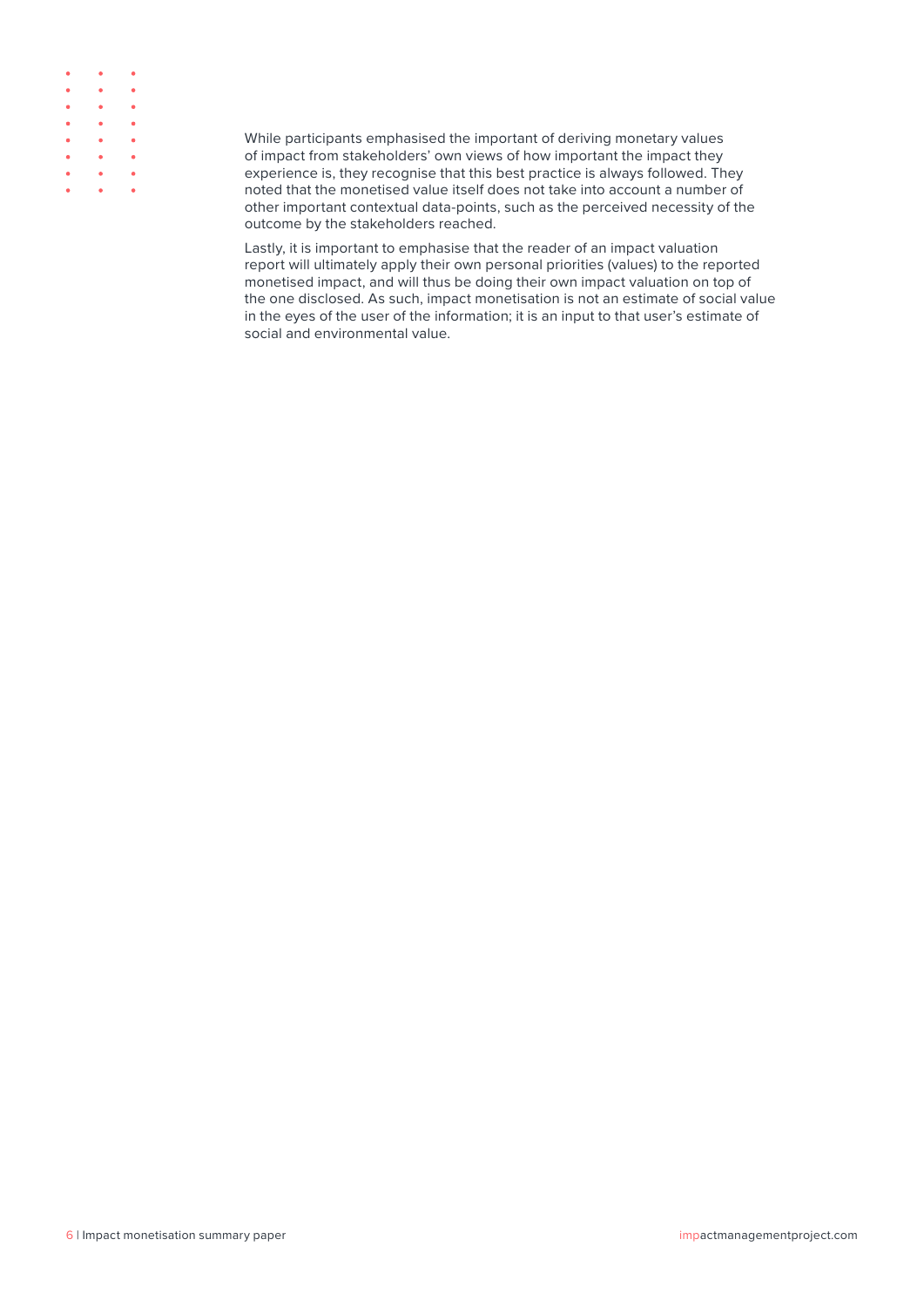

Various recommendations were put forward by huddle participants:

#### **1. Practitioners expressed a need for general guidelines regarding:**

- what types of information should be included and left out
- whether outputs or outcomes are valued, and for knowing what is comparable
- whether enterprise contribution (the counterfactual) is taken into account
- what monetary proxies are suitable (if any) when direct data from stakeholders is not available
- how data sources and calculation methods used should be documented
- factoring in specific contextual differences

*"I think it will be valuable to recognize the conditions under which a 'generally accepted' monetization methodology can be applied."*  - Will Nielsen

**2. Monetisation needs to be complimented by supportive qualitative information that brings to life the nature of the value being created.**

It is hard to appropriately identify a monetary value for every type of impact, and so disclosure of monetised impacts needs to state clearly all assumptions made and sources used. The value of sanitation, for example, includes the dignity of those who can access it, which is hard if not impossible to capture fully through quantification.

*"…there are many different purposes to monetizing outcomes, and the goal of a given monetization exercise should be part of the consideration in terms of what methods are used (this gets at the "decision" part of the "precision for the decision")."* 

- Matthew Guttentag

**3. Further work is needed on the question of whether and/or in what cases it is ethical to use monetisation to account for the value of anyone's basic needs.** 

Monetisation (like other forms of impact valuation) also poses ethical challenges. Due to differing cultural or geographical perspectives, and the separation between the party experiencing the impact and the user of the analysis, some experiences which are valued highly by one stakeholder group may be inaccurately valued by a third party with limited understanding of context. Without guardrails that are currently only weakly understood by many users, impact monetisation may serve to further entrench power differentials among those with the decision-making power and those affected by the enterprise's activities.

In addition, people may be put in uncomfortable positions by being asked to value access to fundamental human needs in monetary terms. Indeed, the very act of monetising some things of great importance to the affected stakeholder may, in several instances, feel to that stakeholder like it devalues those things.

*"I have reservations about applying monetisation techniques to certain areas, such as human rights. For example, water is a basic human right and we should not care how much it costs."* 

*- Huddle participant*

"I think it will be valuable to recognize the conditions under which a 'generally accepted' monetization methodology can be applied."

<span id="page-8-0"></span> $\ddot{\phantom{0}}$ 

"I have reservations about applying monetisation techniques to certain areas, such as human rights. For example, water is a basic human right and we should not care how much it costs."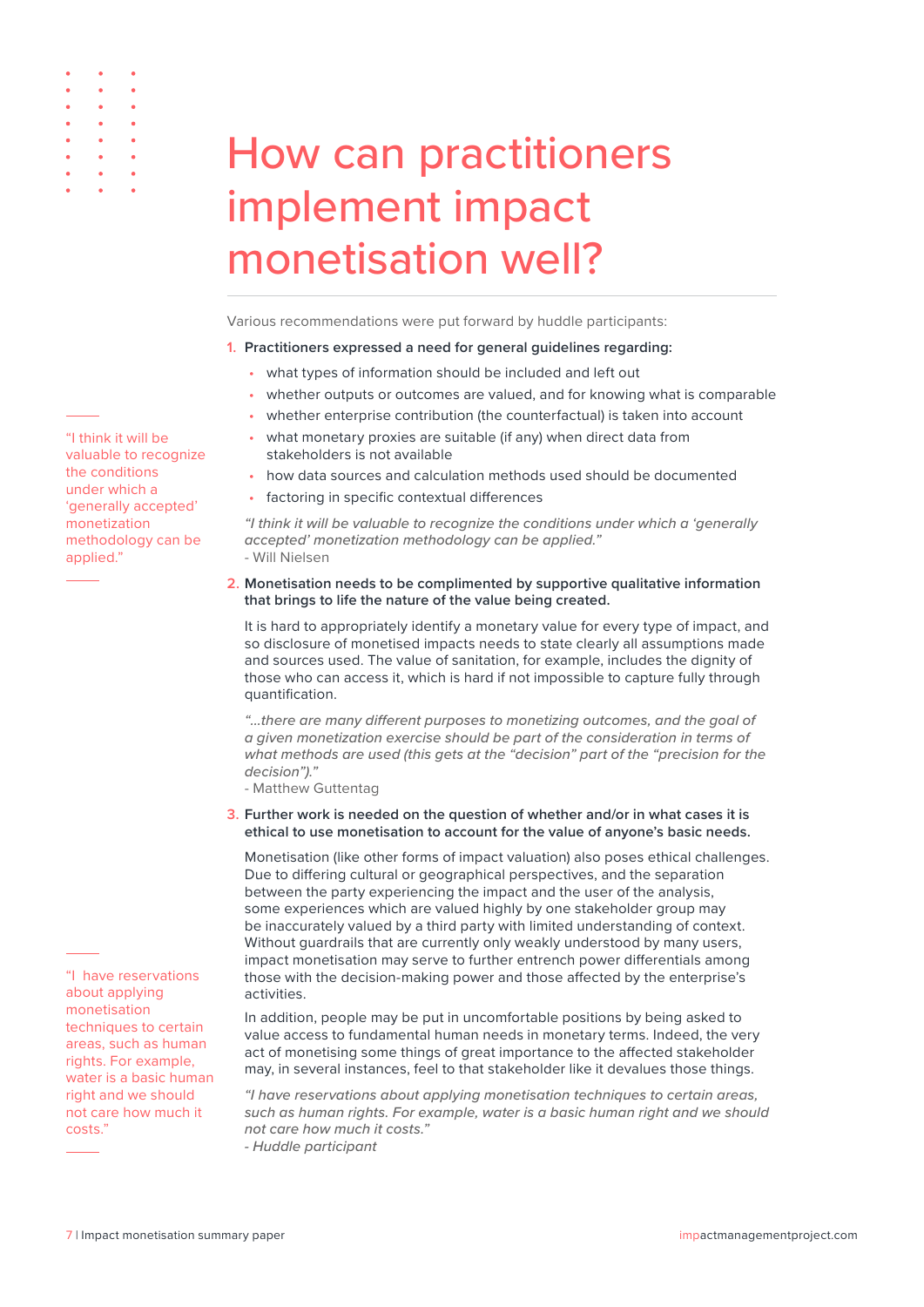|                                  | $\bullet$ and $\bullet$ and $\bullet$ | ۰ |
|----------------------------------|---------------------------------------|---|
| $\bullet$ . The set of $\bullet$ | $\bullet$ . The set of $\bullet$      | ٠ |
|                                  | $\bullet$ $\bullet$ $\bullet$         | ٠ |
| $\bullet$ . The set of $\bullet$ | $\bullet$ . The set of $\bullet$      | ۰ |
| $\bullet$ . The set              | $\bullet$ . The set of $\bullet$      | ٠ |
| $\bullet$ $\bullet$ $\bullet$    |                                       | ٠ |
| $\bullet$ . The set of $\bullet$ | $\bullet$ . The set of $\bullet$      | ٠ |
|                                  | $\bullet$ $\bullet$ $\bullet$         |   |

*"Will monetisation force those affected into the uncomfortable position of monetising their own basic needs?"* 

- Huddle participant
- **4. There is an opportunity for users of impact monetisation to acknowledge the "polyvocal account" rather than choosing one account (because that is akin to choosing who has power).**

 *"… the central challenge to this discussion is the idea that value attached to an impact (for example the value of this impact is "xyz"). Mostly, valuation is something that is in the eye of the beholder. To decide which value to write down is to decide whose value matters…value is a relational concept between a person and an impact. That means we need a "polyvocal" account: that is many valuations of many voices."* 

- Huddle participant

**5. Practitioners should endeavour to make impact monetisation accessible to enterprise managers and investors**

*"I see challenges to making monetisation more relevant and accessible. It should be used in combination with an insight into a more detailed evaluation using the five dimensions of impact."*

- Huddle participant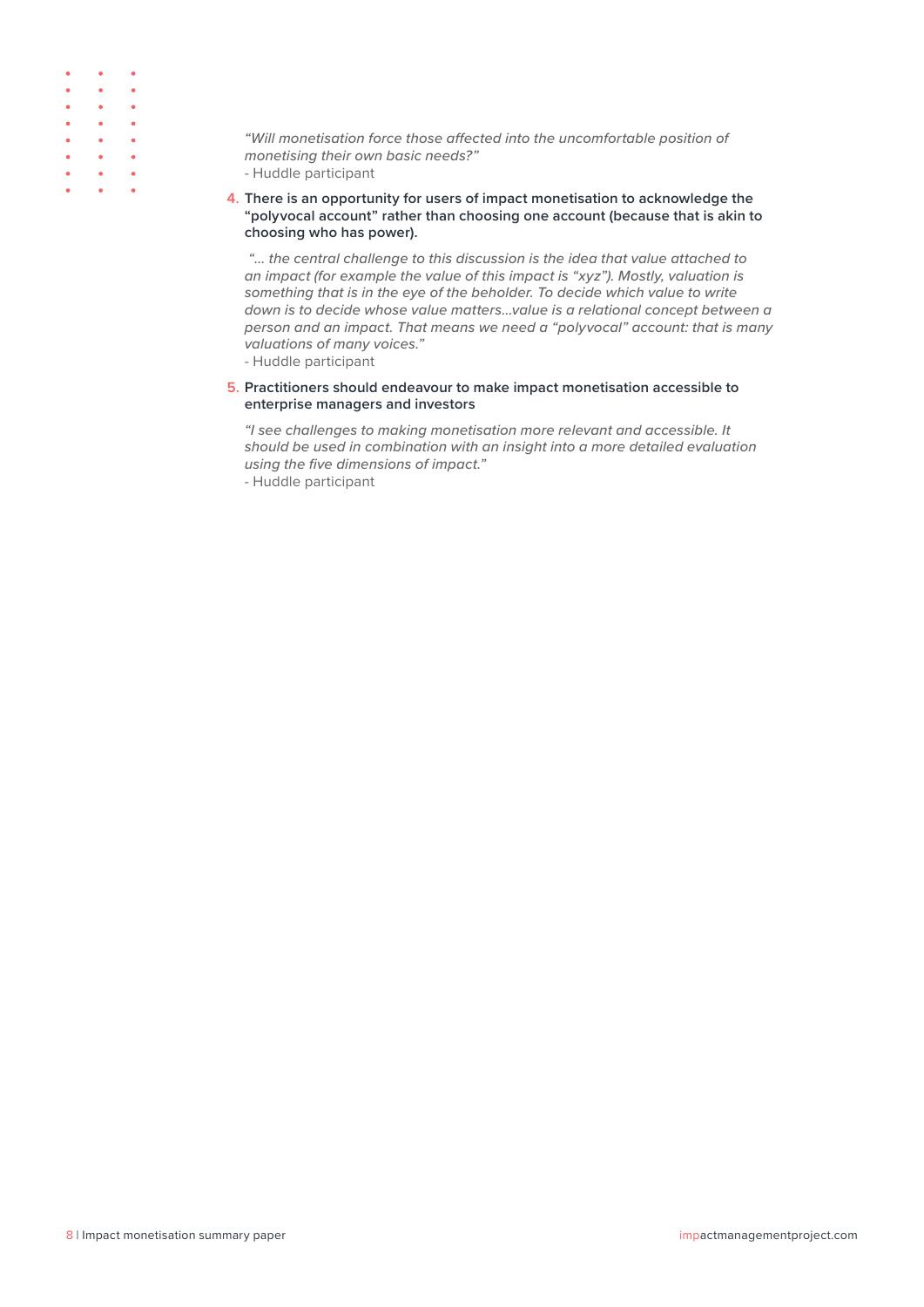### **Conclusion**

<span id="page-10-0"></span> $\ddot{\phantom{a}}$  $\bullet$ 

> The IMP team are interested in hearing from anybody already working on guidelines for impact monetisation and reporting at [team@impactmanagementproject.com.](mailto:team%40impactmanagementproject.com?subject=) In the coming months, the IMP will continue to explore challenging issues related to monetisation and other forms of impact valuation with standard-setters working on those issues. We will then come back to the Practitioner Community with points of potential consensus to test.

Until then, we leave the last word to our practitioner community:

*"We can improve impact monetization through a collective effort that stands on the shoulders of giants. Evolve that work, rather than blazing new trails for the purpose of being a trail-blazer. Make work accessible. And finally, prioritize transparency over all other principles, so at minimum, differences in approach can be discussed, and ideally, used to inform and evolved the practice over time."* 

- Stephanie Robertson

### **Please continue these conversations with us**

The conversations are ongoing on [Managing Impact](https://idealab.hbr.org/groups/managing-impact/).

Please feel free to continue contributing to the discussions on impact monetisation, or any of the other topics that we cover.

You stay up-to-date on the latest topic launches by subscribing to the IMP's [newsletter.](https://impactmanagementproject.com/contact/#subscribe)

#### **To participate in Managing Impact:**

- Set up a free account with Harvard Business Review [here](https://impactmanagementproject.us15.list-manage.com/track/click?u=2ca127aafd831bd2bef67b27e&id=3b458f00b0&e=b633d7dd1c)
- Log into the Idea Lab [here](https://impactmanagementproject.us15.list-manage.com/track/click?u=2ca127aafd831bd2bef67b27e&id=fde8b79423&e=b633d7dd1c)
- Contribute to the Managing Impact discussions [here](https://impactmanagementproject.us15.list-manage.com/track/click?u=2ca127aafd831bd2bef67b27e&id=17a57e38c8&e=b633d7dd1c)

To stay up-to-date, be sure to enable summary emails or bookmark the Idea Lab's webpage.